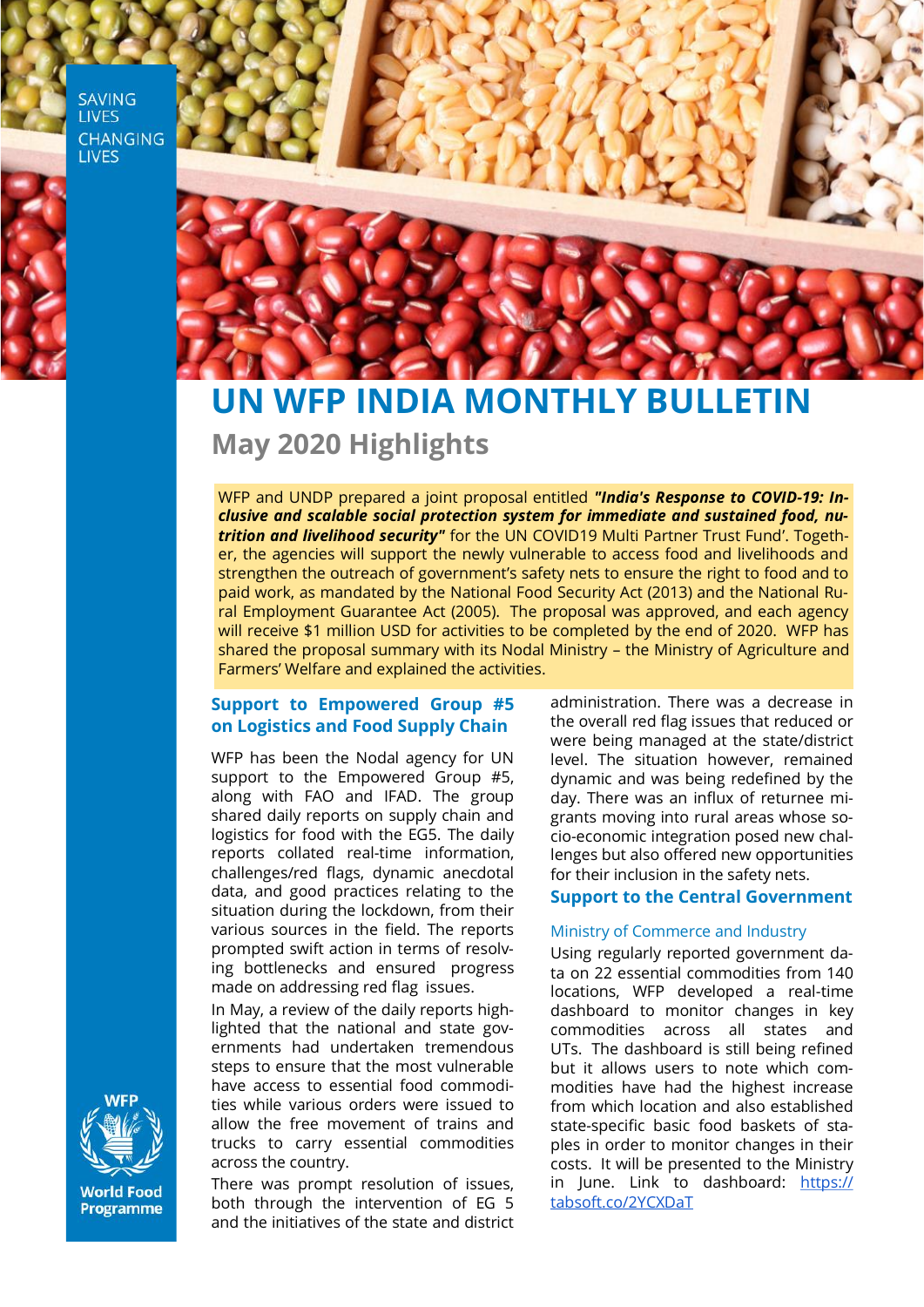

Mapping WFP's work with Central and State Governments

## Department of Food and Public Distribution (DFPD), Ministry of Consumer Affairs, Food and Public **Distribution**

WFP is supporting the Department of Food and Public Distribution (DFPD), Government of India in developing awareness materials such as banners, newspaper advertisements and radio announcement to promote ration card portability under One Nation One Ration Card. These materials will help National Food Security Act (NFSA) beneficiaries to learn how to access their entitlements in any of 20 states across the country.

#### Ministry of Human Resource Development

WFP and UNICEF jointly drafted a set of guidelines for reopening schools and re-instituting mid-day meals, in the time of COVID-19. The guidance, which focuses on social distancing, nutrition and hygiene, was submitted to the Government of India along with states with WFP presence, for further use and dissemination.

# Development Monitoring and Evaluation Office (DMEO), NITI Aayog

On May 13<sup>th</sup>, WFP conducted a Webinar for Government counterparts in the Development Monitoring and Evaluation Office (DMEO) of NITI Aayog on how WFP, the world's largest humanitarian organization, responds to global crises.

This webinar was part of the series being organized by DMEO for their own learning and programme adaptation during COVID.

# **Support to the States**

#### Creating awareness on preventing the spread of the COVID-19 virus

In order to create awareness on preventing the spread of COVID-19, WFP prepared four animated videos that can be shared through social media and played on most mobile phones.

- Maintaining family harmony and fighting stigma: <https://bit.ly/36TL6Dq>
- Maintaining good health and nutrition for pregnant women during the COVID crisis: <https://bit.ly/2Ua76oo>
- Key prevention tips against COVID-19: [https://](https://bit.ly/3eZOM9R) [bit.ly/3eZOM9R](https://bit.ly/3eZOM9R)
- Addressing domestic violence in your community:<https://bit.ly/3czBlLW>



Snapshot of video on 'maintaining good health and nutrition for pregnant women during the COVID crisis'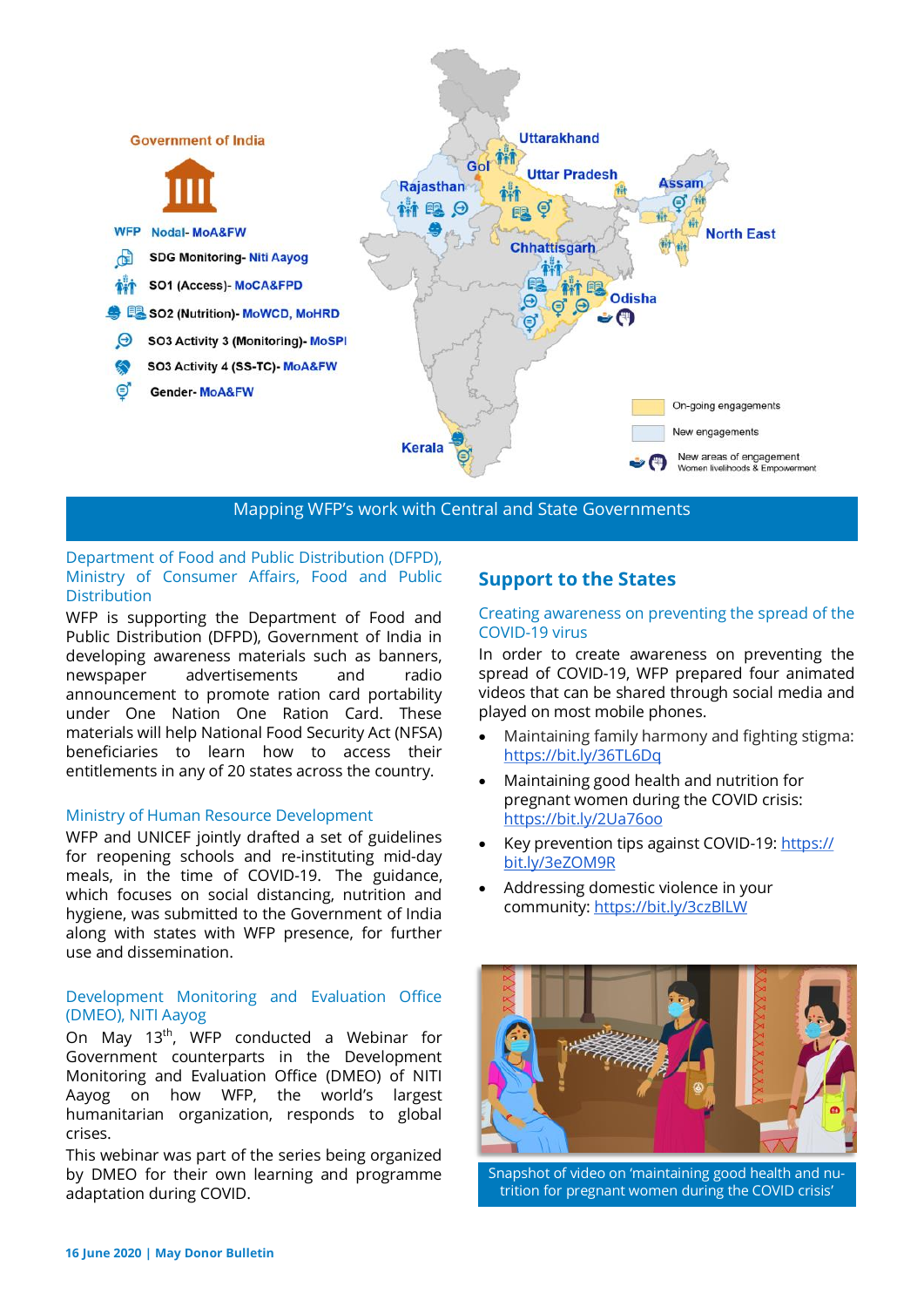The Odia version was launched virtually on May 27<sup>th</sup> by Mr. P.K Mohapatra, Additional Chief Secretary, Department of Health, Government of Odisha. These videos can be found on the following playlist:<https://bit.ly/2B2qFsg>

Later, they were launched in Hindi, via social media, and can be accessed via WFP's new YouTube Channel, and shared by many UN agencies.

# One Nation, One Ration Card – National Portability in Uttar Pradesh

With WFP support, the Department of Food in Uttar Pradesh launched the **implementation of** 

**National Portability** which will allow migrants from 20 other states to avail their public distribution food entitlements from any Fair Price Shop in the state and allows U.P. migrants to the other 20 states to do the same. This function was already under development prior to the COVID crisis.

#### UNICEF-WHO-WFP Joint Guidance Note on Food Donations from Private Sector companies

In collaboration with UNICEF and WHO, WFP published a joint guidance note for private sector organizations that wish to donate food to vulnerable populations with a focus on nutritional value, quality and acceptability and also reiterates that no breastmilk substitutes should be provided, in line with the Infant Milk Substitutes Act (IMS).

#### Rice fortification in Government Safety Nets

WFP continues to support scale up of fortified rice in the food-based safety nets across several States. Mainstreaming of fortified rice in the ICDS is being supported in Dhenkanal, Gajapati in Odisha and in Kannur, Waynad and Kozhikode in Kerala. WFP continues to pursue mainstreaming fortified rice through the MDM scheme in Varanasi, Uttar Pradesh.

Under the Centrally sponsored pilot scheme for distribution of fortified rice, WFP continues to provide technical assistance for integration of fortified rice for

- Kondagaon- Chhattisgarh
- Malkangiri- Odisha
- Chandauli- Uttar Pradesh

# Developing capacity of NGOs and Civil Society **Organizations**

In order to strengthen India's capacity to respond to disasters by strengthening in-country capacities on DRR, WFP established partnerships with a network of 40 NGOs in Uttar Pradesh led by SAMARTH and more than 80 NGOs led by PRIA, one of the leading civil society organizations in India.

WFP is also partnering with SPHERE India, a network of more than 200 NGOs and civil society

organizations working on disaster relief operations in India where WFP is chairing the food security and nutrition committee of the network. WFP staff have been leading sessions on food and nutrition security on SPHERE India's digital learning platform for their partners, called the COVID Academy. A session on Impact of Amphan on Food and Nutrition Security in COVID context was organized by WFP especially intended for West Bengal frontline workers.

# **Knowledge Sharing**

## Guidance Note on Gender and Protection Considerations in the context of COVID-19

A Guidance Note on "Gender and Protection Considerations in the context of COVID-19" was prepared, based on WFP's corporate guidelines. The note highlights why gender and protection considerations are important and lays down practical steps for action, such as including a gender and age analysis in planning a response, ensuring a gender-based violence referral pathway for the beneficiaries, and setting up a complaints and feedback mechanism. The note was shared with more than 150 NGOs in Uttar Pradesh, Odisha and other states who were implementing various frontline COVID responses. The note can be accessed at: <https://bit.ly/2MvLOxt>



Snapshot of our guidelines on Gender & Protection Considerations in the context of COVID-19